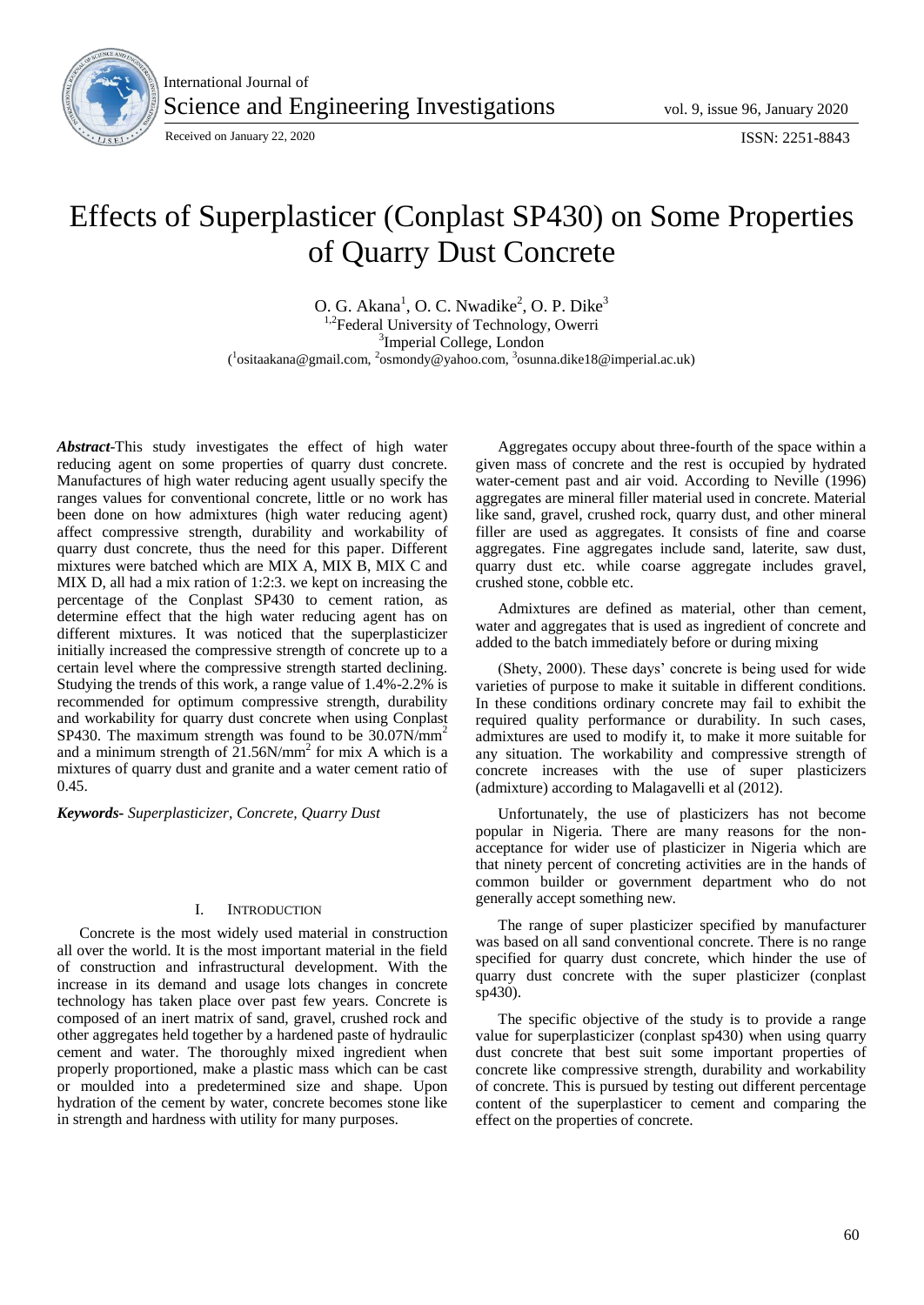# II. RESEARCH METHOD

## *A. Materials and Methods*

The materials that were used in this work are cement, water, quarry dust, coarse aggregate (river gravel and crushed granite), sand, and super plasticizer (conplast Sp430)

### *1) Cement*

Dangota cement a brand of ordinary Portland cement with the properties in accordance with the British standard was used. Because it is c loosely the most available cement for construction in Nigeria.

# *2) Water*

Portable water was used. The water was obtained from the school premises and it conforms to NIS 87:2004.

#### *3) Quarry dust*

The quarry dust that was used was obtained from asphalt unity construction limited company located at Eluama, Agunchara, and Abia state

# *4) River Sand*

The sand that was used was river sand and it was obtained from Otamiri River which is within the school premises

#### *5) Courses aggregates*

The coarse aggregates that were used were crushed gravel and river gravel. The crushed gravel was obtained from market imo state, while the river gravel was obtained from Otamiri River within the school premises.

#### *6) Super plasticizer (conplast sp430)*

The super plasticizer that was used is conplast sp430 which is a high water reducing agent. It was obtained at FOSROC group of company in Lagos.

#### *B. Laboratory testing of materials*

The materials and cubes used for this research work were tested for the following properties: slump value, gradation, specific gravity, bulk density, water absorption properties and compressive test.

# *1) Sieve analysis*

Sieve analysis was carried out in accordance to BS882 (1992). The mechanical sieve shaker at the civil engineering laboratory at Federal University of Technology Owerri was used.

#### *2) Specific gravity*

The specific gravity of a material is the ratio of the weight or mass of a volume of the materials to the weight or mass of an equal volume of water. It seeks to explain the volume of water displayed by the particles. The test was done in accordance BS 1377-2:1990

# *3) Bulk density test*

Bulk density is the ratio of mass of aggregates to the volume occupied by the aggregates. It is the property of change of volume when water is added to material. Bulk density can be calculated using equation 2.4 and done in accordance to BS 1377-2:1990.

# *4) Slump test*

Slump test is done to determine the slump value, which represent how workable or the workability of the concrete. Slump test was done in accordance to BS EN 12350-2:2009

#### *5) Compressive strength test*

Compressive test was done with machine conforming to the requirement of BS 1881-115 (1986) and in accordance to BS 1881-108:1983. The cubes were crushed after 28day of curing.

#### *6) Water absorption test*

Water absorption test was done after immersing the concrete cubes in water for 24 hours. The percentage water absorption was computed by taking the difference between the weight of the cubes when fully immersed in water and the weight when oven dried, divided by weight of air dried cube and multiplying by 100 According to BS 1881-122:2011.

#### *7) Trial test*

Trial mix was first carried out to determine the water cement ratio to be used. 0.4, 0.45, 0.5 and 0.55 were first tried with 1% content of super plasticiser. And finally we resorted to use 0.45 and 0.5 water cement ratio.

#### *C. Concrete Cube production*

The processes of cube production include the following:

#### *1) Batching*

The material that will be used will be batched in accordance to their mix ratio by weighing them on a scale before mixing. The mix ratio that was used was one part of cement to two parts of quarry dust and three parts of crushed granite and also one part of cement two parts of quarry dust and three parts of river gravel.

#### *2) Casting*

After batching the materials, mixing of the materials and casting the materials in a cube of 0.001M volume. This cube is to hold the concrete and give it the shape of the cube

#### *3) Curing*

After the component has all been mixed and cast, hydration of concrete starts, which causes loss of water, curing is done to keep the concrete moist so that the cracks will not develop. The curing that was used is the total immersion curing in which the cubes are totally immersed in water and left for 28days for the concrete to gain sufficient strength

# III. RESULTS AND DATA ANALYSIS

#### *A. Data Presentation*

The result of the various test conducted are presented as follows

#### *1) Specific gravity*

The specific gravity of the fine aggregates sand and quarry dust are presented in Table 1 and 2 respectively.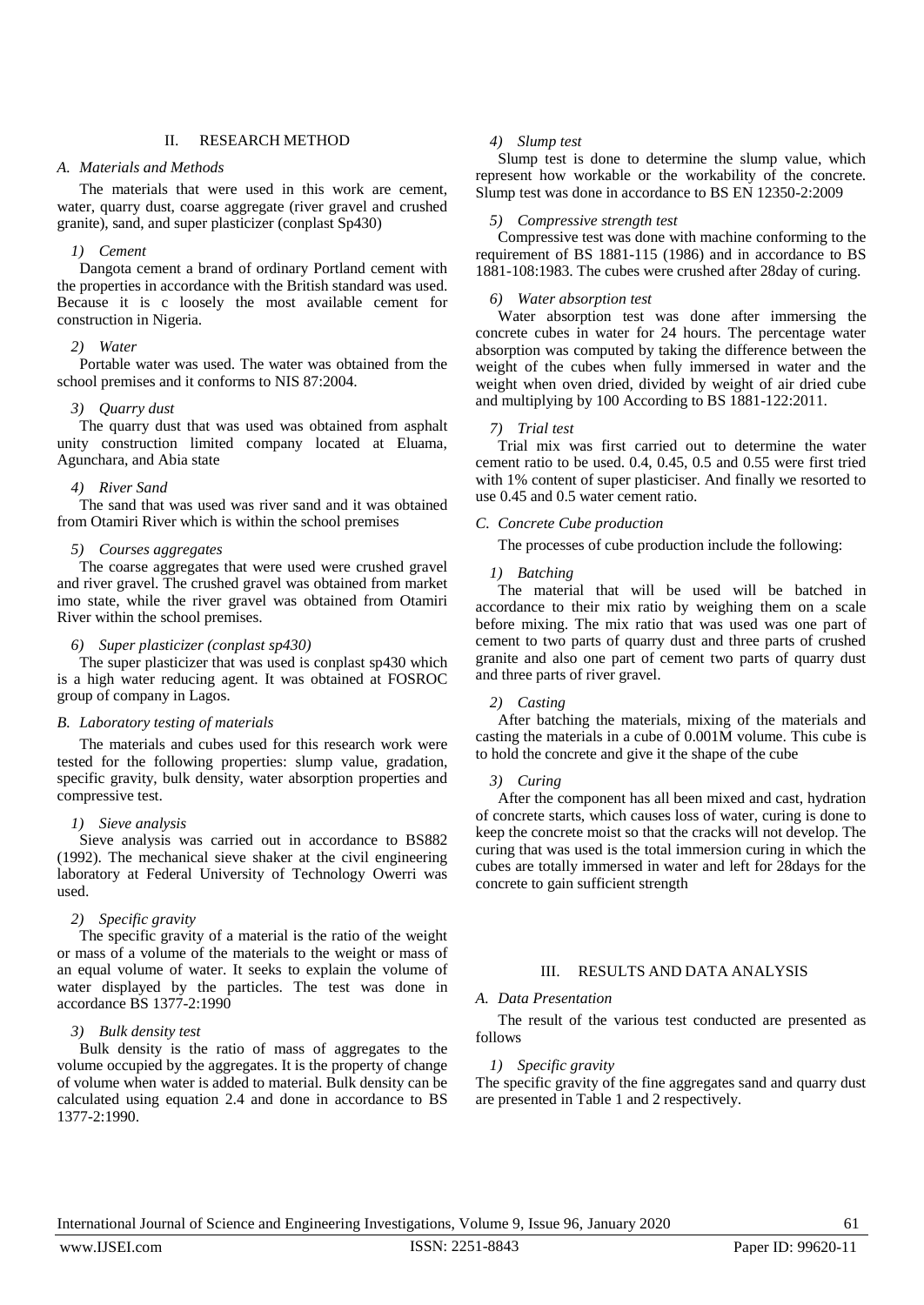TABLE I. SPECIFIC GRAVITY FOR SAND

| Trial run                                            | Trial 1 | Trial 2 | Trial 3 |
|------------------------------------------------------|---------|---------|---------|
| Mass of empty pyknometer bottle $(M1), (g)$          | 750.97  | 750.97  | 750.97  |
| Mass of bottle + dry sample $(M2)$ , $(g)$           | 1151.17 | 1154.92 | 1154.80 |
| Mass of bottle + dry sample + water (M3), (g)        | 2057.58 | 2073.32 | 2065.33 |
| Mass of bottle filled with water only $(M4)$ , $(g)$ | 1814.90 | 1814.90 | 1814.90 |
| specific gravity                                     | 2.54    | 2.78    | 2.63    |
| average specific gravity                             | 2.65    |         |         |

TABLE II. SPECIFIC GRAVITY FOR QUARRY DUST

| Trial run                                            | Trial 1 | Trial 2 | Trial 3 |
|------------------------------------------------------|---------|---------|---------|
| Mass of empty pyknometer bottle $(m1),(g)$           | 753.01  | 753.01  | 753.01  |
| Mass of bottle e + dry sample $(M2)$ , $(g)$         | 1166.46 | 1160.65 | 1165.42 |
| Mass of bottle e+ dry sample + water $(M3)$ , $(g)$  | 2076.05 | 2077.54 | 2070.37 |
| Mass of bottle filled with water only $(M4)$ , $(g)$ | 1816.95 | 1816.95 | 1816.95 |
| specific gravity                                     | 2.68    | 2.77    | 2.59    |
| Average                                              | 2.68    |         |         |

# *2) Sieve analysis test result*

The sieve analysis results for materials used for this work are presentenced in the figure 1 and figure 2 below:



Figure 1. Particles distribution curve for quarry dust and sand

# Gradation coefficient:

From fig 1 the coefficient of uniformity, Cu and coefficient gradation Cc are obtained as follows:

# For sand:

 $D_{10} = 0.4, D_{30} = 0.65, D_{60} = 1.1$  $C_U = \frac{D}{D}$  $\frac{D_{60}}{D_{10}} = \frac{1}{0}$  $\frac{1.1}{0.4} = 2.75$ ,  $C_C = \frac{D_3^2}{D_{10}l}$  $\frac{D_{30}^2}{D_{10}D_{60}} = \frac{0}{0.4}$  $\frac{0.65}{0.4 \times 0.95}$  = For quarry dust:

$$
D_{10} = 0.1, D_{30} = 0.3, D_{60} = 0.95
$$
  
\n
$$
C_U = \frac{D_{60}}{D_{10}} = \frac{0.95}{0.1} = 9.5
$$
, 
$$
C_C = \frac{D_{30}^2}{D_{10}D_{60}} = \frac{0.3^2}{0.1 \times 0.95} = 0.944.
$$



Figure 2. Particle size distribution for granite and gravel

#### *3) Compressive test result*

The compressive test for different mix is presented in the figure 3 below:



Figure 3. Compressive strength for different mixtures

# *4) Slump test*

Slump test for different mix are shown in the figure 4 below: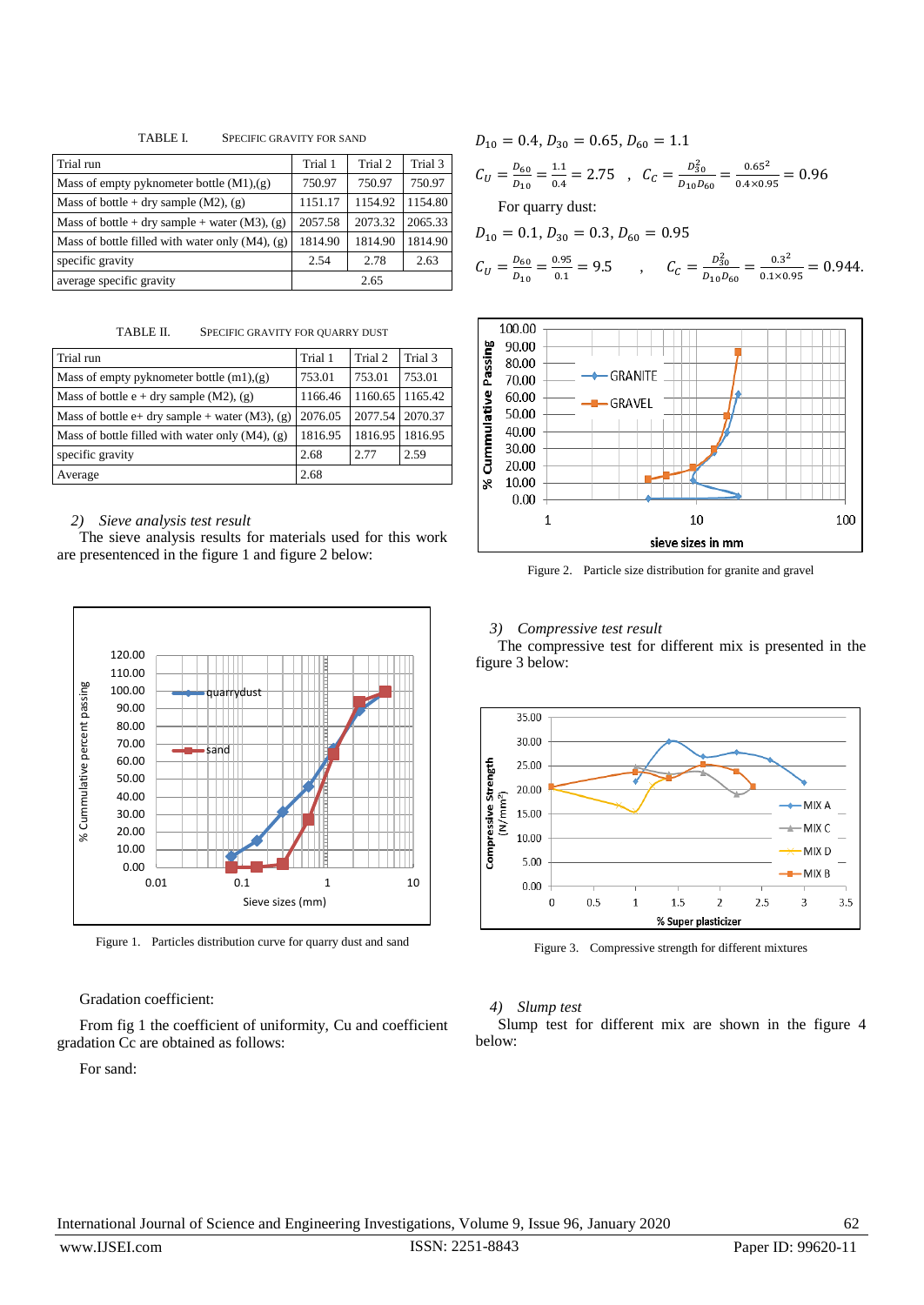

Figure 4. Slump size for different mixtures

#### *5) Water absorption test*

The results for the water absorption test are presented in the figure 5 below:



Figure 5. Water absorption of different mixtures

#### *B. DISCUSSION OF RESULTS*

#### *1) Physical properties of aggregates*

The aggregates used for this work are river sand, quarry dust, granite and river gravel.

#### *a) Specific gravity and bulk density of aggregates*

The specific gravity for sand, quarry dust, crushed granite and gravel were found to be 2.65, 2.68, 2.71 and 2.55 respectively. These values are within the normal range of materials specific gravity suitable for making concrete.

The bulk density aggregates used, loose and compacted were presented in table 4.2 for all aggregates. The values obtained are within the allowable range for bulk density of materials that are suitable for making concrete.

#### *b) Gradation of aggregates*

The sieve analysis shows of sand and quarry dust showed both fall in zone II of grading of fine aggregates as given in BS

882(1992) and are suitable for making concrete. The fineness moduli are 3.1 and 2.52 respectively for sand and quarry dust. These values are within range 2.3-3.1 which is recommended for fine aggregates in concrete works (AC, 1999). The coefficient of uniformity  $C_u$  and coefficient of gradation  $C_c$  for sand 2.75 and 0.96 respectively, while the corresponding values for quarry dust are 9.4 and 0.94. This result show that sand has smaller range of particles on but almost well graded  $C<sub>u</sub>$  approximately equal to 1.0n the other hand quarry dust has higher range of particles but approximately well graded when compared to sand.

Also sieve analysis for coarse aggregates crushed granite and gravel show that their fineness moduli are 3.9 and 4.56 respectively which is within the recommended limit for materials suitable for making concrete.

#### *2) Compressive strength*

It is observed that the compressive strength of the concrete cube generally increases on addition of super plasticizer. However as we kept on increasing the admixture the compressive strength up to a point start decreasing as shown in fig 3. The maximum strength was found to be  $30.07$ N/mm<sup>2</sup> and a minimum strength of  $21.56N/mm^2$  for mix A which has a water cement ratio of 0.45 and a mix ratio of 1:2:3. It is also observed that for all the mixes the percentage of super plasticizer that gives the optimum compressive strength ranges 1.4-2.2% by mass of cement. Also the compressive strength for all the mixes with different content of super plasticizer is within the recommended strength for structural concrete with least strength of 20N/mm<sup>2</sup> for concrete having crushed granite as coarse aggregates while that for river gravel is 15.56N/mm<sup>2</sup>.

Note:

MIX A is a mixture of quarry dust and granite @ 0.45 watercement ratio.

MIX B is a mixture of quarry dust and granite @ 0.5 watercement ratio.

MIX C is a mixture of quarry dust and gravel @ 0.45 watercement ratio.

MIX D is a mixture of quarry dust and gravel @ 0.5 water cement ratio

#### *3) Slump test*

It was observed that as the percentage of the super plasticizer increases the slump values increase for all the mixes. This means that the super plasticizer (conplast sp40) increases the workability of fresh concrete made with quarry dust as sole fine aggregate. Maximum slump is 175mm which was achieved when using river gravel and 2.6% content of the super plasticizer, while the least slump is about 6mm, achieved when using crushed granite rocks and 1% content of super plasticiser.

# *4) Water absorption test*

The water absorption for the various mixes reduces as the percentage of super plasticizer increase. This means that the super plasticizer general increases the durability of the concrete, as shown in fig 5, as the super plasticizer keeps on increasing up to a certain level, there was an increases in water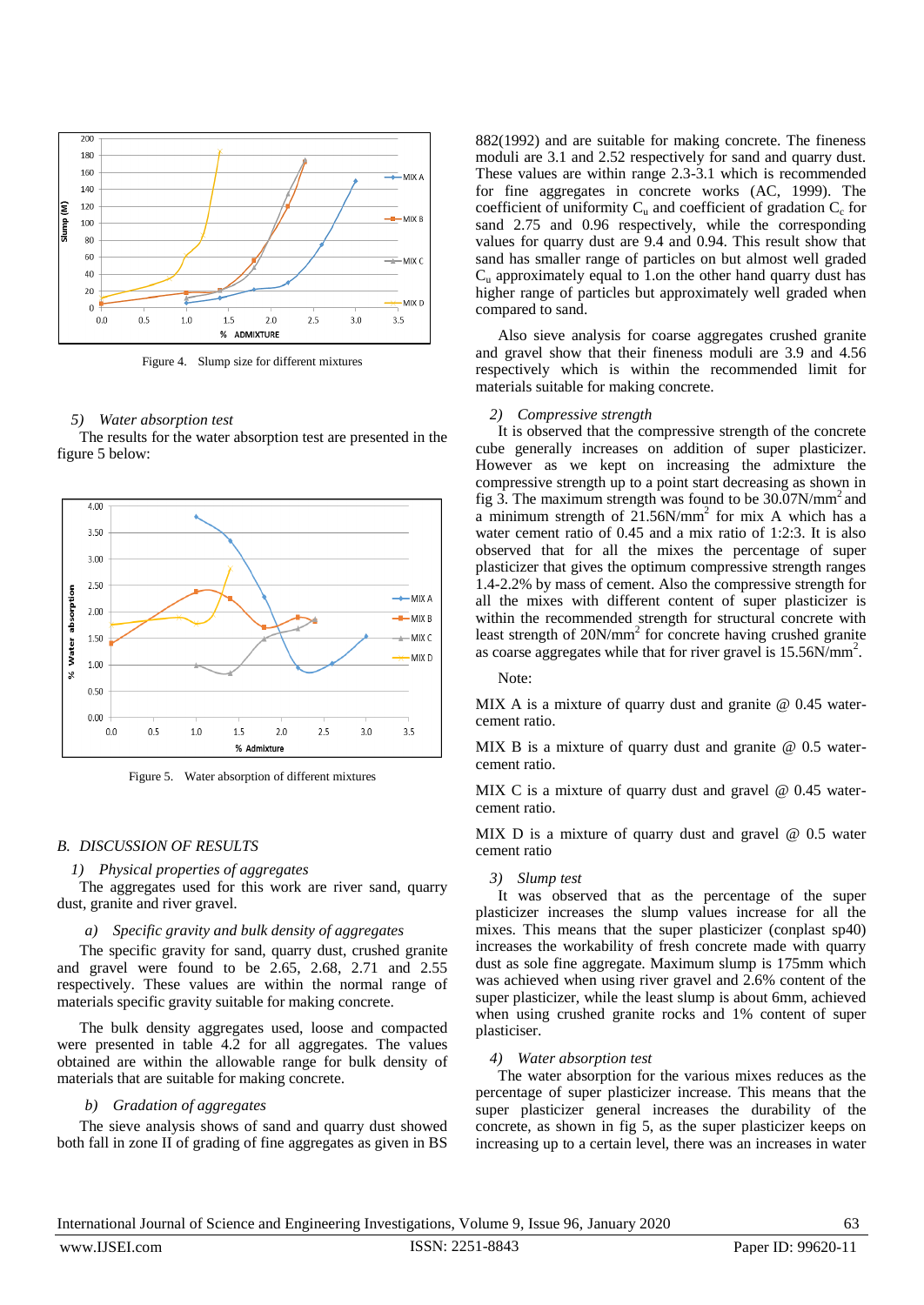absorption, which in turn gradually reduce the durability of concrete. The same trend was noticed for all the mixes. The maximum water absorbed was about 3.72% for mix A while the least was about 0.8%.

# IV. CONCLUSION AND RECOMMENDATION

#### *A. CONCLUSION*

Based on the result obtained in the laboratory, analysis and discussion done in chapter 4, the following conclusions have been arrived at:

- the cubes strength generally increase with increment in percentage of super plasticizer when compared to zero percent content (control) and start decreasing when it gets to a certain point. Also the workability of all the mix increase with increment in super plasticizer content. Also it can be said that increase in percentage of super plasticizer reduces water absorption of the cube, therefore super plasticizer generally increases the durability of the cubes but start decreasing when it get to a level.
- 2. A range of 1.4-2.2% of super plasticizer is to be used for optimum compressive strength, good workability and durability requirement when using quarry dust as fine aggregates.
- 3. 0.45 And 0.5 water cement ratio was used for MIX A and MIXB having mix ratio of 1:2:3 for both mix with crushed granite as coarse aggregate. It is observed that MIX A is better than MIX B on the basic that, it has higher compressive strength, better workability and durability. So therefore 0.45 water cement ratio should be used with super plasticizer. The same goes for MIX C and MIX D with water cement ratio of 0.45 and 0.5 with a mix ratio 0f 1:2:3 with river gravel as coarse aggregate.
- 4. concrete made with river sand has higher strength than concrete made with quarry dust when using crushed granite as coarse aggregate, however when using gravel as coarse aggregate quarry concrete gives higher strength than using river sand. However from their compressive strength and slump values quarry dust can be used as replacement for sand because it gives a comparatively high strength concrete.

# *B. RECOMMENDATION*

Based on findings we recommend the following:

- 1. Super plasticizer conplast sp430 should be used within a range 1.4-2.4% by mass of cement for optimum compressive strength, good workability and low water absorption property of quarry dust concrete.
- 2. Quarry dust should be used as a whole replacement for sand especially when using river gravel as coarse aggregate because it increases the compressive strength of river gravel than that of granite. Though more research should have conducted on this to ascertain the veracity of the statement.
- 3. I recommend a mix ratio of 1:2:3 with water cement ratio of 0.45 to be the mix that gives the best desirable property of concrete according to the result obtained for both crushed granite and river gravel.
- 4. For higher percentage of super plasticizer, water cement ratio should be reduced so that workability will be within allowable limit and concrete will not start following.
- 5. More research works should be carried out on the topic with different mix ratio and different water cement ratio and varying super plasticizer, so that a better result could be ascertained and probably result to developing a model.

# ACKNOWLEDGMENT

The authors are grateful to Engr. Dr. Anya U.C, Prof Ezeh, J. C, Engr. Dr. Osuagwu, Engr. Dr. Owuse, I. and Engr. Dr. Arimanwa, J. I, for their help in this research. The Management of Federal University of Technology, Owerri, Nigeria is also appreciated for providing an enabling environment for the study and research.

# **REFERENCES**

- [1] Balamurugan, G. and Perumal P. (2013). .Use of quarry dust to replace sand –an experimental study. International Journal of Scientific and Research Publications, Volume 3, Issue 12, December 2013 ISSN 2250- 3153.
- [2] British Standards Institution (1995). BS 812-2 Method for Determination of Density. London.
- [3] British Standards Institution. (1985). BS 812-103 Method for determination of particles size distribution. London.
- [4] British Standards Institution. (1990). BS 1377-1 General requirement for sample preparation. londom united kingdom.
- [5] British Standards Institution. (1991). BS1377 Method of testing soil for civil engineering purpose. London.
- [6] British Standard Institution. (1992). BS 882 Specification for aggregates from natural sources for concrete, 2 Park street, London.
- [7] Celik T, Marar K. (1996). Effect of crushed dust on some properties concrete. Res, 26(7): 1121-1150.
- [8] Chandana S., Katakam, B.K., Lakshmi, S.T., & Kanakambara S.R (2013). Partial replacement of sand with quarry dust in concrete. International Journal of Innovative Technology and Exploring Engineering (IJITEE) ISSN: 2278-3075, Volume-2, Issue-6, May 2013.
- [9] Chitlange M.R. and Pajgade, P.S. (2010). Strength appraisal of artificial sand as fine aggregate in SFRC. ARPN Journal of Engineering and Applied Sciences, vol. 5, no. 10, pp. 34–38, 2010
- [10] Dhir, R.K. and Jackson, M. (1996).Civil Engineering materials, London: Macmillan.
- [11] Dodoo-Arhin D., Konadu, D.S., Annan, E., Buabeng, F.P., Yaya, A. and Agyei-Tuffour, B. (2013). Fabrication and characterisation of the Ghanaian bauxite red mud-clay composite Bricks for construction Application. American journal of materials science. Vol. 3(5): pp. 110- 119.
- [12] Dehwah, H.F.A. (2012). Corrosion resistance of self-compacting concrete incorporating quarry dust powder, silica fume and fly ash. Construction and Building Materials, vol. 37, pp. 277–282, 2012.
- [13] Deodhaar, S. (2009). Civil engineering materials .Darya Ganji. New Delhi: Khanna publisher.
- [14] Devi M. and Kannan, K. (2011). Analysis of strength and corrosion resistance behaviour of inhibitors in concrete containing quarry dust as